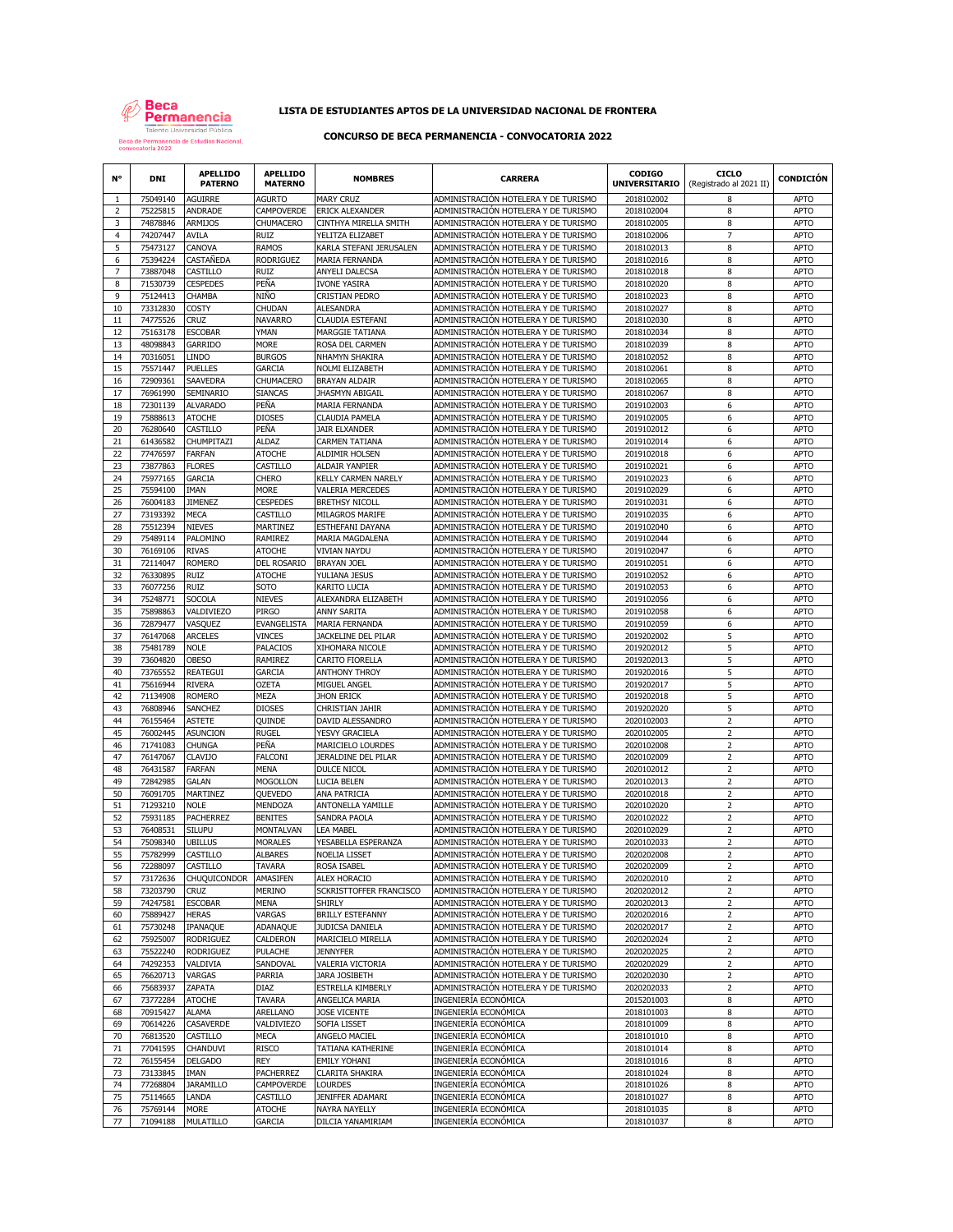

# **LISTA DE ESTUDIANTES APTOS DE LA UNIVERSIDAD NACIONAL DE FRONTERA**

## **CONCURSO DE BECA PERMANENCIA - CONVOCATORIA 2022**

| N°         | <b>DNI</b>           | <b>APELLIDO</b><br><b>PATERNO</b> | <b>APELLIDO</b><br><b>MATERNO</b> | <b>NOMBRES</b>                                | <b>CARRERA</b>                                                                 | <b>CODIGO</b><br><b>UNIVERSITARIO</b> | <b>CICLO</b><br>(Registrado al 2021 II) | <b>CONDICIÓN</b>           |
|------------|----------------------|-----------------------------------|-----------------------------------|-----------------------------------------------|--------------------------------------------------------------------------------|---------------------------------------|-----------------------------------------|----------------------------|
| 78         | 75447851             | <b>NAVARRO</b>                    | <b>NAVARRO</b>                    | <b>EIMER RAUL</b>                             | INGENIERÍA ECONÓMICA                                                           | 2018101040                            | 8                                       | <b>APTO</b>                |
| 79         | 72455089             | OBALLE                            | NEIRA                             | GRECIA ALEJANDRA                              | INGENIERÍA ECONÓMICA                                                           | 2018101044                            | 8                                       | <b>APTO</b>                |
| 80<br>81   | 71546076<br>74422857 | <b>PACHERREZ</b><br>PEREZ         | ACARO<br>тосто                    | FIORELLA NAYELI<br>NEDY DEL CARMEN            | INGENIERÍA ECONÓMICA<br>INGENIERÍA ECONÓMICA                                   | 2018101047<br>2018101049              | 8<br>8                                  | APTO<br><b>APTO</b>        |
| 82         | 75659169             | <b>RAMOS</b>                      | <b>CORNEJO</b>                    | JHUNIOR ISRAEL                                | INGENIERÍA ECONÓMICA                                                           | 2018101052                            | 8                                       | <b>APTO</b>                |
| 83         | 76155317             | <b>REYES</b>                      | MOGOLLON                          | PIERO IBRAIN                                  | INGENIERÍA ECONÓMICA                                                           | 2018101053                            | 8                                       | <b>APTO</b>                |
| 84         | 75522238             | <b>RODRIGUEZ</b>                  | PULACHE                           | EVELYN MARILY                                 | INGENIERÍA ECONÓMICA                                                           | 2018101058                            | 8                                       | <b>APTO</b>                |
| 85         | 75764994             | SALDARRIAGA                       | MORE                              | DANGELIE DHAYANNA                             | INGENIERÍA ECONÓMICA                                                           | 2018101063                            | 8                                       | <b>APTO</b>                |
| 86         | 73753607             | <b>SILVA</b>                      | DE LA CRUZ                        | YOLANDA MIREYA                                | INGENIERÍA ECONÓMICA                                                           | 2018101066                            | 8                                       | <b>APTO</b>                |
| 87<br>88   | 76634869<br>74896747 | <b>TAVARA</b><br>VILELA           | ORDINOLA<br>VILCHEZ               | <b>RUTH NOEMI</b><br><b>CARLOS DAVID</b>      | INGENIERÍA ECONÓMICA<br>INGENIERÍA ECONÓMICA                                   | 2018101069<br>2018101075              | 8<br>8                                  | <b>APTO</b><br><b>APTO</b> |
| 89         | 75715565             | YARLEQUE                          | PEÑA                              | MARCO JOEL                                    | INGENIERÍA ECONÓMICA                                                           | 2018101079                            | 8                                       | <b>APTO</b>                |
| 90         | 73173575             | YESANG                            | CAVERO                            | NARCISO EDUARDO                               | INGENIERÍA ECONÓMICA                                                           | 2018101080                            | 8                                       | APTO                       |
| 91         | 75121502             | ANASTACIO                         | SUARFZ                            | ERICKA ELIZABETH                              | INGENIERÍA ECONÓMICA                                                           | 2019101004                            | 6                                       | <b>APTO</b>                |
| 92         | 71472573             | CHAVEZ                            | NAMUCHE                           | MANUEL EDUARDO                                | INGENIERÍA ECONÓMICA                                                           | 2019101015                            | 6                                       | <b>APTO</b>                |
| 93         | 75118658<br>72114271 | <b>JIMENEZ</b>                    | OLAYA                             | SLEITHER SMITH                                | INGENIERÍA ECONÓMICA                                                           | 2019101028                            | 6                                       | <b>APTO</b>                |
| 94<br>95   | 72211595             | <b>JULIAN</b><br>MASIAS           | CELI<br>rugel                     | KIMBERLIN YOSMERI<br>XIOMARA DE LOS MILAGROS  | INGENIERÍA ECONÓMICA<br>INGENIERÍA ECONÓMICA                                   | 2019101030<br>2019101034              | 6<br>6                                  | <b>APTO</b><br><b>APTO</b> |
| 96         | 71718077             | <b>MECA</b>                       | <b>BARRETO</b>                    | MOLY DAYANA                                   | INGENIERÍA ECONÓMICA                                                           | 2019101035                            | 6                                       | <b>APTO</b>                |
| 97         | 75488949             | MEDINA                            | PEÑA                              | JUNIOR EDUARDO                                | INGENIERÍA ECONÓMICA                                                           | 2019101036                            | 6                                       | <b>APTO</b>                |
| 98         | 73194474             | MEDINA                            | AVENDAÑO                          | <b>CARMEN ESTEFANY</b>                        | INGENIERÍA ECONÓMICA                                                           | 2019101037                            | 6                                       | <b>APTO</b>                |
| 99         | 75347149             | <b>MORE</b>                       | ATOCHE                            | <b>ESKARLY ROSMERY</b>                        | INGENIERÍA ECONÓMICA                                                           | 2019101039                            | 6                                       | <b>APTO</b>                |
| 100        | 76149107             | <b>MORE</b>                       | giron                             | <b>MARCO RENEE</b>                            | INGENIERÍA ECONÓMICA                                                           | 2019101040                            | 6                                       | APTO                       |
| 101<br>102 | 75694084<br>76090203 | <b>OLAYA</b><br><b>PACHERREZ</b>  | CAMACHO<br>CRISANTO               | FRANCESCA JENNIFER<br>DANITZA YULEYDI         | INGENIERÍA ECONÓMICA<br>INGENIERÍA ECONÓMICA                                   | 2019101042<br>2019101044              | 6<br>6                                  | <b>APTO</b><br><b>APTO</b> |
| 103        | 75098513             | PALACIOS                          | <b>MONTERO</b>                    | STEFANO SILANI                                | INGENIERÍA ECONÓMICA                                                           | 2019101045                            | 6                                       | <b>APTO</b>                |
| 104        | 75424472             | <b>RIVERA</b>                     | CARREÑO                           | ZEIDY ELIANNY                                 | INGENIERÍA ECONÓMICA                                                           | 2019101049                            | 6                                       | <b>APTO</b>                |
| 105        | 74878505             | RUIZ                              | <b>RIVERA</b>                     | RAQUEL RUMINA                                 | INGENIERÍA ECONÓMICA                                                           | 2019101051                            | 6                                       | APTO                       |
| 106        | 75394754             | SERNAQUE                          | HERRERA                           | <b>HUMBERTO SAUL</b>                          | INGENIERÍA ECONÓMICA                                                           | 2019101054                            | 6                                       | <b>APTO</b>                |
| 107        | 76345417             | <b>SILUPU</b>                     | MAZA                              | SHEYLA NAOMI                                  | INGENIERÍA ECONÓMICA                                                           | 2019101055                            | 6                                       | <b>APTO</b>                |
| 108<br>109 | 76431407<br>77422772 | SOBRINO<br><b>VILCHEZ</b>         | <b>MERINO</b><br>ZAPATA           | DAMARIS PRISCILA<br>VANYA LIZZET              | INGENIERÍA ECONÓMICA<br>INGENIERÍA ECONÓMICA                                   | 2019101057<br>2019101062              | 6<br>6                                  | <b>APTO</b><br><b>APTO</b> |
| 110        | 76435767             | <b>COHEN</b>                      | CURAY                             | RAFAEL ALEXANDRO                              | INGENIERÍA ECONÓMICA                                                           | 2019201011                            | 5                                       | <b>APTO</b>                |
| 111        | 72517855             | <b>GOMEZ</b>                      | CAMACHO                           | PATRICIA YHASMIN                              | INGENIERÍA ECONÓMICA                                                           | 2019201015                            | 5                                       | <b>APTO</b>                |
| 112        | 75760275             | LEON                              | VERA                              | SARAI ELIZABETH                               | INGENIERÍA ECONÓMICA                                                           | 2019201017                            | 5                                       | <b>APTO</b>                |
| 113        | 73522630             | MEDINA                            | ZAPATA                            | MARKO ALESSANDER                              | INGENIERÍA ECONÓMICA                                                           | 2019201019                            | 5                                       | <b>APTO</b>                |
| 114        | 76185508             | <b>NOLE</b>                       | VILLALOBOS                        | <b>DENIS ALEXIS</b>                           | INGENIERÍA ECONÓMICA                                                           | 2019201022                            | 5                                       | <b>APTO</b>                |
| 115        | 76596095<br>76573110 | <b>RIVERA</b><br>VALDIVIEZO       | CAMACHO<br>CURIPUMA               | PRISCILA YAMILET                              | INGENIERÍA ECONÓMICA<br>INGENIERÍA ECONÓMICA                                   | 2019201025<br>2019201029              | 5<br>5                                  | <b>APTO</b><br><b>APTO</b> |
| 116<br>117 | 75112025             | CALLE                             | CASTILLO                          | ANGIE GIANELLA<br>YARIS NAYELY                | INGENIERÍA ECONÓMICA                                                           | 2020101007                            | 2                                       | <b>APTO</b>                |
| 118        | 73359698             | CHUJUTALLI                        | <b>OJEDA</b>                      | KAREN TATIANA                                 | INGENIERÍA ECONÓMICA                                                           | 2020101011                            | $\overline{2}$                          | <b>APTO</b>                |
| 119        | 72506719             | <b>CUEVA</b>                      | <b>RUFINO</b>                     | MARITZA DEL PILAR                             | INGENIERÍA ECONÓMICA                                                           | 2020101012                            | $\overline{2}$                          | <b>APTO</b>                |
| 120        | 74818765             | ESPINOZA                          | GONZAGA                           | ANTHONY JHAN CARLO                            | INGENIERÍA ECONÓMICA                                                           | 2020101014                            | $\overline{2}$                          | <b>APTO</b>                |
| 121        | 61935428             | MENDOZA                           | COVEÑAS                           | <b>KEVIN PAUL</b>                             | INGENIERÍA ECONÓMICA                                                           | 2020101020                            | $\overline{2}$                          | <b>APTO</b>                |
| 122<br>123 | 77811339<br>75917190 | <b>RIVERA</b><br><b>AGUILLAR</b>  | YAHUANA                           | CRISTIAN                                      | INGENIERÍA ECONÓMICA                                                           | 2020101025<br>2020201001              | $\mathsf 2$<br>$\overline{2}$           | <b>APTO</b><br><b>APTO</b> |
| 124        | 76573124             | AVILA                             | ADANAQUE<br><b>ERAZO</b>          | MARY CIELO<br>DEYSI CAROLINA                  | INGENIERÍA ECONÓMICA<br>INGENIERÍA ECONÓMICA                                   | 2020201003                            | $\overline{2}$                          | <b>APTO</b>                |
| 125        | 73121935             | <b>CISNEROS</b>                   | DE LAMA                           | <b>JULIO MOISES</b>                           | INGENIERÍA ECONÓMICA                                                           | 2020201007                            | $\overline{2}$                          | <b>APTO</b>                |
| 126        | 72877379             | CURAY                             | <b>CORNEJO</b>                    | <b>GERSON ARMANDO</b>                         | INGENIERÍA ECONÓMICA                                                           | 2020201008                            | $\overline{2}$                          | <b>APTO</b>                |
| 127        | 74966361             | <b>FARFAN</b>                     | <b>ROJAS</b>                      | <b>BRYAN DAVID</b>                            | INGENIERÍA ECONÓMICA                                                           | 2020201010                            | $\mathsf 2$                             | <b>APTO</b>                |
| 128        | 75719620             | GALLO                             | VIDAURRE                          | CRISTHIAN ISAAC                               | INGENIERÍA ECONÓMICA                                                           | 2020201012                            | 2                                       | <b>APTO</b>                |
| 129<br>130 | 75121290<br>72753758 | GARCIA<br><b>JIMENEZ</b>          | IPANAQUE<br><b>FLORES</b>         | MARITZA DEL PILAR<br>ELKIA MIRELY             | INGENIERÍA ECONÓMICA<br>INGENIERÍA ECONÓMICA                                   | 2020201013<br>2020201018              | $\mathsf{2}$<br>2                       | <b>APTO</b><br><b>APTO</b> |
| 131        | 71030583             | PAUCAR                            | Romero                            | EVELIN MARIANELLA                             | INGENIERÍA ECONÓMICA                                                           | 2020201025                            | $\overline{2}$                          | <b>APTO</b>                |
| 132        | 75114609             | RAMIREZ                           | MADRID                            | MARCO ANTONIO                                 | INGENIERÍA ECONÓMICA                                                           | 2020201031                            | $\overline{2}$                          | <b>APTO</b>                |
| 133        | 73985152             | RAMOS                             | <b>CHERO</b>                      | MARIORIN EDITZA                               | INGENIERIA ECONOMICA                                                           | 2020201032                            |                                         | APTO                       |
| 134        | 74973660             | <b>RUEDA</b>                      | JIMENEZ                           | <b>CRISTHIAN DAVID</b>                        | INGENIERÍA ECONÓMICA                                                           | 2020201034                            | $\overline{2}$                          | <b>APTO</b>                |
| 135        | 76185499             | SANDOVAL                          | GARCIA                            | JORGE LUIS                                    | INGENIERÍA ECONÓMICA                                                           | 2020201036                            | $\overline{2}$                          | APTO                       |
| 136<br>137 | 76045421<br>76636957 | CHIROQUE<br><b>CURISINCHE</b>     | RODRIGUEZ<br>MONDRAGON            | KEYLA GERALDINE<br><b>CLARITA MERCEDES</b>    | INGENIERÍA DE INDUSTRIAS ALIMENTARIAS<br>INGENIERÍA DE INDUSTRIAS ALIMENTARIAS | 2016203008<br>2017103018              | 8<br>8                                  | APTO<br><b>APTO</b>        |
| 138        | 74657674             | <b>AGUILAR</b>                    | <b>FLORES</b>                     | <b>JEAN PIERO</b>                             | INGENIERÍA DE INDUSTRIAS ALIMENTARIAS                                          | 2018103001                            | 8                                       | <b>APTO</b>                |
| 139        | 74290089             | ARISMENDIZ                        | <b>HERRERA</b>                    | ENMY MARY CIELO                               | INGENIERÍA DE INDUSTRIAS ALIMENTARIAS                                          | 2018103007                            | 8                                       | <b>APTO</b>                |
| 140        | 71611043             | AVILA                             | <b>ALBINES</b>                    | ALEXANDRA MARISOL                             | INGENIERÍA DE INDUSTRIAS ALIMENTARIAS                                          | 2018103009                            | 8                                       | APTO                       |
| 141        | 76061648             | <b>BENITES</b>                    | CORREA                            | <b>EDILSON PIER</b>                           | INGENIERÍA DE INDUSTRIAS ALIMENTARIAS                                          | 2018103010                            | 8                                       | APTO                       |
| 142        | 77919721             | CAMPOS                            | SANTIN                            | NAYELI NICOLL                                 | INGENIERÍA DE INDUSTRIAS ALIMENTARIAS                                          | 2018103011                            | 8                                       | <b>APTO</b>                |
| 143<br>144 | 75098995<br>75549829 | CARRASCO<br>CHIMBO                | CHERO<br><b>MORALES</b>           | <b>RUBEN FELIPE</b><br><b>FERNANDO ANDRES</b> | INGENIERÍA DE INDUSTRIAS ALIMENTARIAS<br>INGENIERÍA DE INDUSTRIAS ALIMENTARIAS | 2018103013<br>2018103016              | 8<br>8                                  | <b>APTO</b><br><b>APTO</b> |
| 145        | 74896829             | CHIROQUE                          | <b>DURAND</b>                     | ERIKA PAOLA                                   | INGENIERÍA DE INDUSTRIAS ALIMENTARIAS                                          | 2018103017                            | 8                                       | <b>APTO</b>                |
| 146        | 73121937             | <b>CISNEROS</b>                   | DE LAMA                           | <b>JESUS JHAMPIER</b>                         | INGENIERÍA DE INDUSTRIAS ALIMENTARIAS                                          | 2018103018                            | 7                                       | APTO                       |
| 147        | 73963568             | GARCIA                            | ZAPATA                            | THALIA NOEMI                                  | INGENIERÍA DE INDUSTRIAS ALIMENTARIAS                                          | 2018103029                            | 8                                       | <b>APTO</b>                |
| 148        | 75112118             | <b>GIRON</b>                      | VILLEGAS                          | MIRELLA NAYELI                                | INGENIERÍA DE INDUSTRIAS ALIMENTARIAS                                          | 2018103030                            | 8                                       | <b>APTO</b>                |
| 149        | 71209107             | GOMEZ                             | <b>FLORES</b>                     | KASSANDRA MELLISSA                            | INGENIERÍA DE INDUSTRIAS ALIMENTARIAS                                          | 2018103032                            | 8                                       | APTO                       |
| 150        | 75880431             | <b>GONZALES</b>                   | ZAPATA                            | ANTHONY JOSUE                                 | INGENIERÍA DE INDUSTRIAS ALIMENTARIAS                                          | 2018103033                            | 8                                       | APTO                       |
| 151<br>152 | 75763698<br>72538253 | <b>HERRERA</b><br><b>HUANCAS</b>  | CHECA<br><b>HUANCAS</b>           | ESTHEFANY DE LOS MILAGROS<br><b>DUBERLY</b>   | INGENIERÍA DE INDUSTRIAS ALIMENTARIAS<br>INGENIERÍA DE INDUSTRIAS ALIMENTARIAS | 2018103035<br>2018103036              | 8<br>8                                  | APTO<br><b>APTO</b>        |
| 153        | 75347155             | MARTINEZ                          | RAMIREZ                           | <b>KAREN ISABEL</b>                           | INGENIERÍA DE INDUSTRIAS ALIMENTARIAS                                          | 2018103042                            | 8                                       | <b>APTO</b>                |
| 154        | 72312621             | <b>MORAN</b>                      | ZAPATA                            | ANGIELA MARIA                                 | INGENIERÍA DE INDUSTRIAS ALIMENTARIAS                                          | 2018103046                            | 8                                       | <b>APTO</b>                |